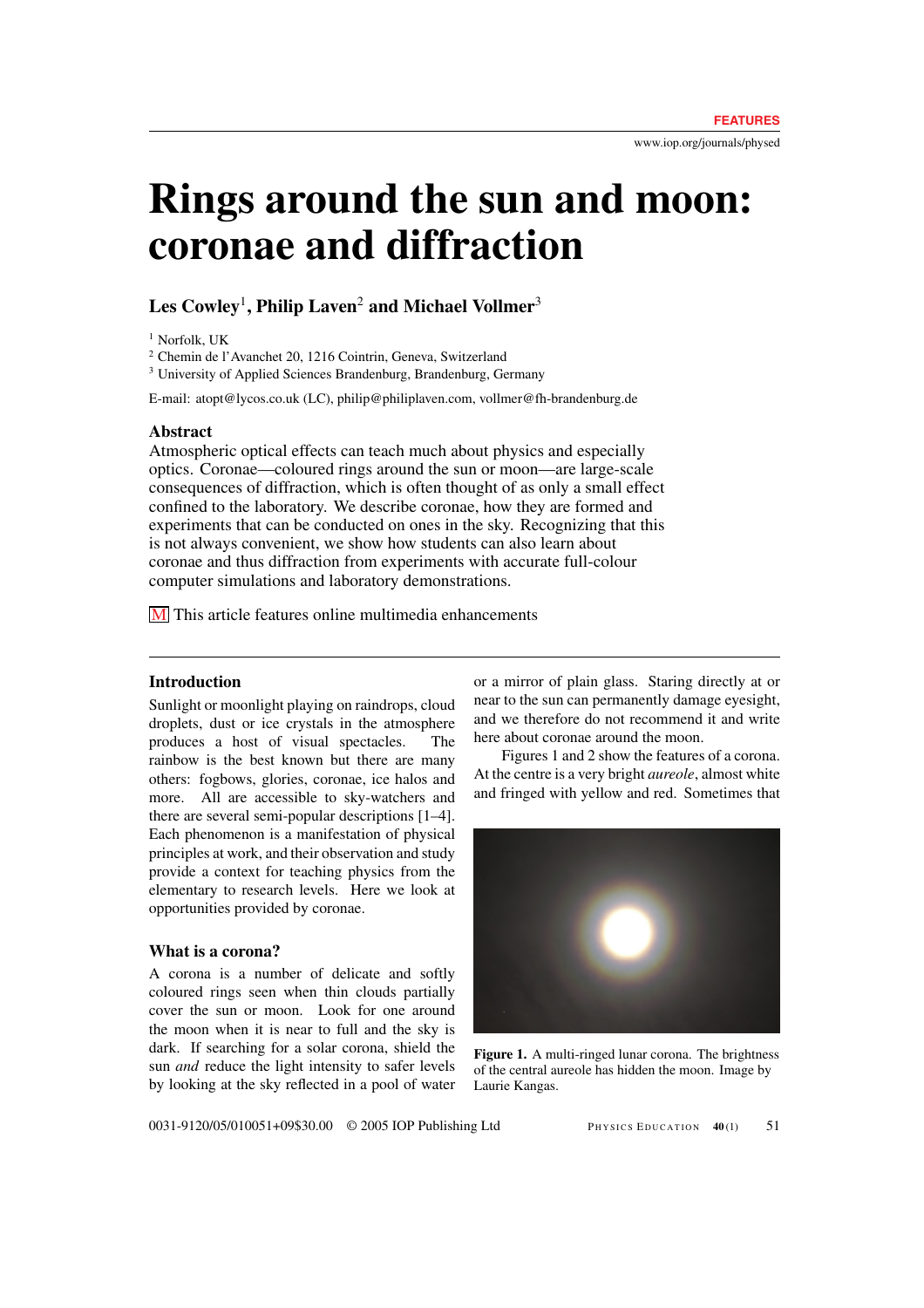

**Figure 2.** Coronae vary in size and can be up to ∼15◦ in diameter. They often shrink and swell as different clouds scud across the moon. Comparison with the moon's disk of 0*.*5◦ diameter is a good way to estimate their size. Image by Eva Seidenfaden.

is all there is to be seen, but the better coronae have one or more successively fainter and gently coloured rings surrounding the aureole. The first is bluish on the inside, grading through greens and yellows to red outermost. The following rings lack the blue, but otherwise have similar colours. All the colours are subtle mixtures rather than the more direct hues of the rainbow.

A corona should not be confused with the larger *halo* of 22◦ radius produced by hexagonal prism-shaped ice crystals, nor is it related to the extended outer atmosphere of the sun that is visible during a total eclipse and given the same name.

#### **Theory of the corona: diffraction at work**

Diffraction produces the corona. Diffraction is often thought of as a small effect and a purely laboratory one at that. Coronae show diffraction operating in the sky for all to see, and we can use them to demonstrate some of its principles.

Diffraction occurs when light is obstructed by an obstacle. Whilst geometric optics predicts that the shadow cast by the obstacle will be well defined, wave optics shows that light passes into the shadow zone. The obstacles that produce coronae are cloud droplets. These typically have mean diameters of  $10-15 \mu m$  and an overall size range of  $1-100 \mu m$ . The wavelengths of visible light such as  $0.45 \mu m$  (blue) and  $0.70 \mu m$  (red) are smaller but sufficiently close to droplet dimensions that significant diffraction occurs when sunlight or moonlight shines through thin clouds. In contrast, raindrops with sizes in the mm range do not produce observable coronae.

Cloud droplets are so far from us compared with their diameters that all corona effects are from Fraunhofer far-field diffraction. Figure 3 illustrates a wave interacting with a droplet to produce a coronal diffraction pattern.

Simple diffraction theory usually addresses the far-field diffraction from slits or circular apertures. The latter have obvious practical applications as lenses and mirrors. We can examine the diffraction from cloud droplets by referring to Babinet's principle of diffraction theory [5, 6]. This predicts that the diffraction from a circular aperture is identical to that produced by a disc-shaped obstruction, the only practical difference being the brightness in the exact forward direction. If we approximate spherical droplets as opaque discs then we have a basis for predicting their diffraction: the diffraction of a single cloud droplet is approximately that from a disc, which in turn is mostly that from a circular aperture. In this respect, the physics of the corona is the same as that describing the delicate diffraction rings surrounding a star when seen through a high power telescope.

Quantitatively, the Fraunhofer diffraction pattern is then calculated using Huygens' principle: each point of the aperture is assumed to be the source of outgoing spherical waves which interfere to produce the observed pattern. Mathematically, the intensity distribution as a function of scattering angle  $\theta$  for an occulting disc is given by a Bessel function  $J_1(x)$  where  $x =$  $2\pi R \sin(\theta)/\lambda$ ,  $\lambda$  is the wavelength of the light, and *R* the radius of the aperture or obstructing disc:

$$
I(\theta) = I(0) \left( \frac{2J_1(2\pi R \sin(\theta)/\lambda)}{2\pi R \sin(\theta)/\lambda} \right)^2.
$$
 (1)

The intensity  $I(0)$  in the exact forward direction is proportional to the area of the aperture. The Bessel function oscillates like a sine function but its amplitude decays rapidly with increasing angle. The first and second maxima are only 1.75% and 0.42% respectively of the forward scattered light intensity. These maxima occur at  $x =$  $2\pi R \sin(\theta)/\lambda = 5.14$  and 8.42. The first two minima are at  $x = 3.83$  and 7.02.

The scattering angle for the first minimum  $\theta_1$ at a given wavelength  $\lambda$  and radius *R* is therefore

$$
\sin \theta_1 = \frac{3.83}{\pi} \frac{\lambda}{2R} = 1.22 \frac{\lambda}{2R}.
$$
 (2)

52 PHYSICS EDUCATION **For a struck of the CONSTANT CONSTANT** January 2005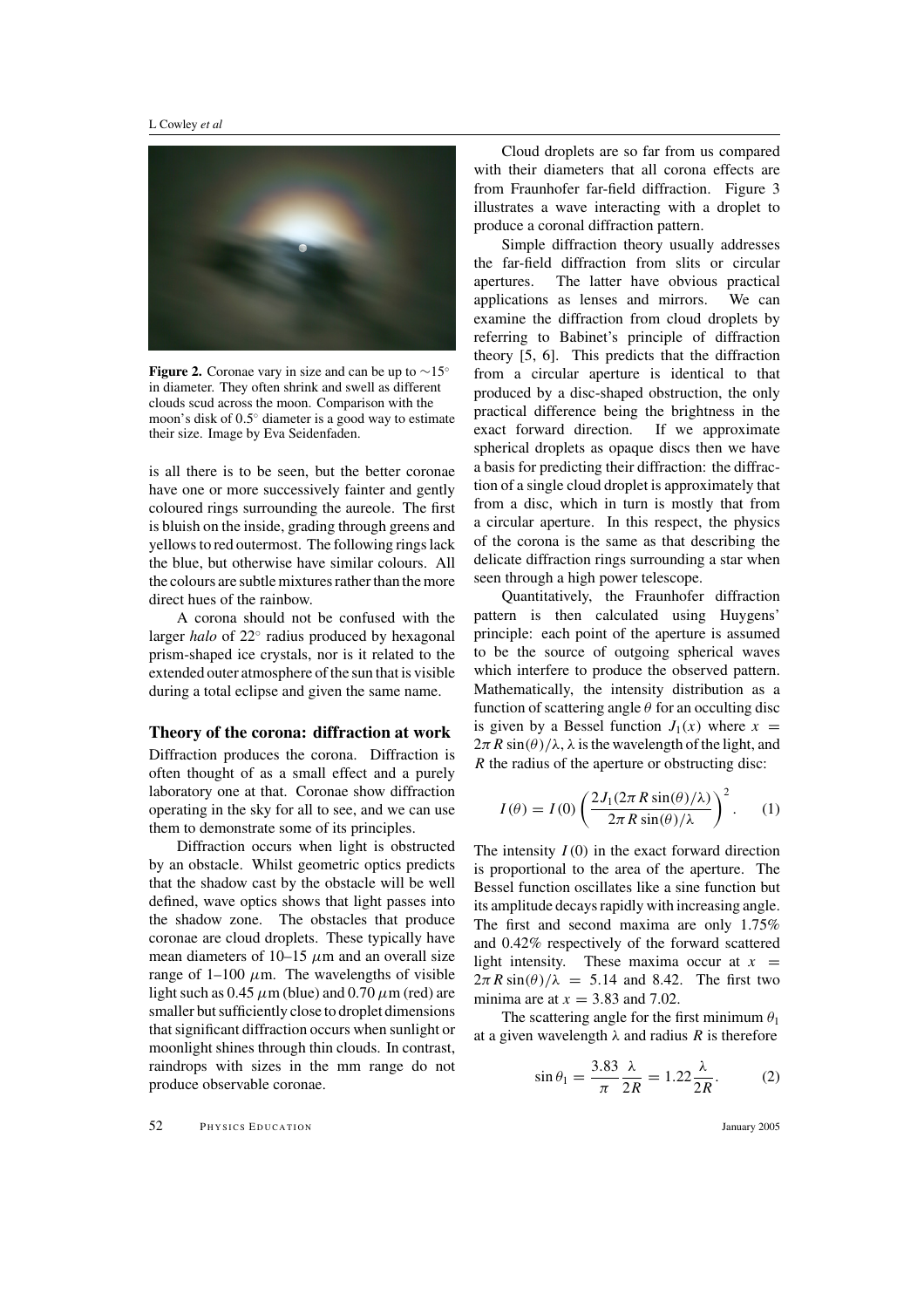

**Figure 3.** Single isolated droplets each produce a coronal diffraction pattern. Outgoing waves from scattering of the incoming plane wave by the droplet superpose and interfere. Typical school experiments with water tanks reveal the near-field pattern (left). In the far field an intensity pattern with circular rings is produced (right).

The smaller the droplet the greater the angular size of the corona, and in principle we can use corona scattering angles to measure the radii of cloud droplets. Equation (1) is for monochromatic light; we give more details later on for evaluating droplet sizes from white light scattering.

One obvious difference between the diffraction pattern from a single aperture and a corona is that the latter is produced by many droplets. Nevertheless, the light of the corona as seen by an observer is not due to multiple scattering: the cloud droplets are widely spaced compared with their diameters and it is *single scattering* by individual droplets that produces coronae. This is also implied by the fact that we can see through the clouds that produce coronae. Thicker clouds that obscure the disc of the sun or moon are characterized by multiple scattering. The corona we see, as shown in figure 4, is the collective light from the diffraction by each of millions of separate droplets.

So far we have assumed that the composition of the corona forming droplets is immaterial. This is not quite true, especially for the smallest particles, because simple diffraction theory then becomes inadequate and the more complex Mie theory has to be applied. Nonetheless, coronae are indeed produced by materials as varied as stratospheric volcanic ash, ice crystals in high clouds and, nearer the ground, windborne pollen grains.

We have also spoken only of particles all with the same radius and the best coronae result when this is true. Similar sized droplets abound when all



**Figure 4.** Coronae are the collective light from diffraction by millions of individual small water droplets or other particles.

the drops have the same history and were formed a short time previously. They are found most often in altocumulus, cirrocumulus and especially in lenticular clouds. If droplets have broad size distributions, the diffraction patterns of the various droplets overlap and the coronae are washed out. In this case, the aureole will be seen as a bright central disc around the sun or moon. When the size distribution is narrow but the mean diameters are different from point to point in the cloud the corona may be noncircular (figure 5). Sometimes it is really broken up and the jumbled patches of colour are referred to as *iridescence*.

Classically, coronae should not show any polarization features, because they are due to diffraction in the forward direction. Polarization,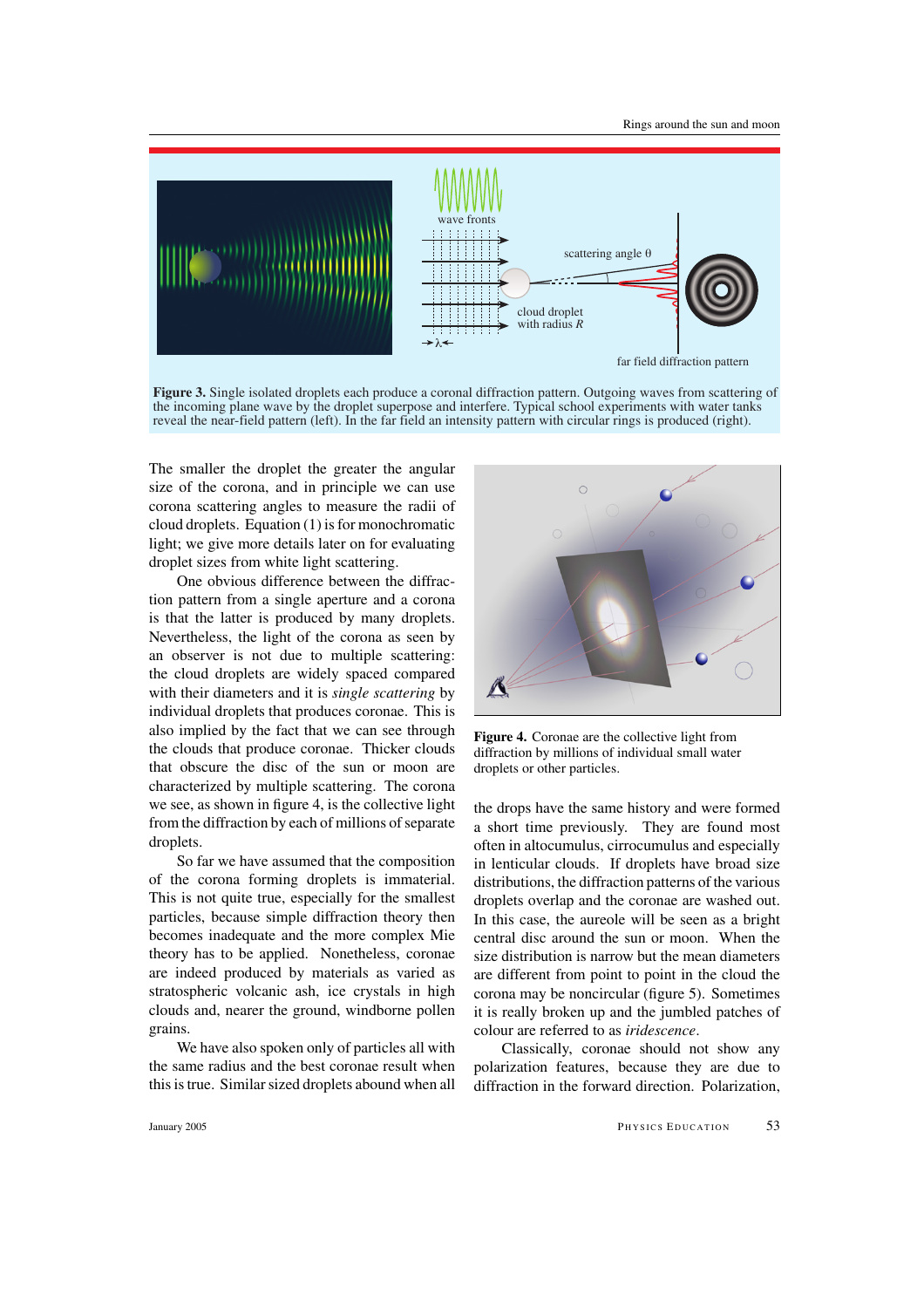

**Figure 5.** Noncircular corona due to strong variations in droplet sizes from 7.6 to 16.6 *µ*m in mountain wave clouds. (Photo courtesy Paul Neiman.)

as observed in other phenomena of atmospheric optics, such as rainbows and halos [4], usually results from a process where reflection is involved.

#### **Computer simulations**

Coronae are not always conveniently visible in the sky although they can always be reproduced in the laboratory. We discuss outdoor and laboratory experiments later on but here we describe another approach: experiments on a computer.

Small PC programs can easily run calculations using equation (1) to show ring intensities and positions for monochromatic light. However, they can do much more by making accurate simulations using Mie theory. The Fraunhofer diffraction theory described above is not wholly accurate, especially for very small particles or droplets, mainly because it does not take account of the scattering contributions from directly transmitted light. In contrast, Mie scattering theory<sup>1</sup> gives exact predictions for spherical droplets. Gustav Mie formulated it in 1908 from Maxwell's equations of electromagnetism

<sup>1</sup> Mie theory is derived from Maxwell's equations written for a periodic field. The resulting wave equation is then solved for the case of a plane wave interacting with a homogeneous sphere. The numerical solutions automatically take account of all the optical processes and interactions, e.g. diffraction around the drop, reflections from the drop surface, transmission through the drop, internal reflections and so on. The answers are exact but disappointing in the sense that the only physics they contain is that of the Maxwell equations and so, on their own, they give few clues into what is actually happening at the level of physical optics. Mie calculations for instance predict corona colours perfectly but do not tell us how they arise or why a bright ring is where it is—for those questions, simpler and approximate theories provide more insight.

and without recourse to approximations but its calculations were extremely laborious and complicated and had to await fast PCs to be done quickly and shown effectively.

Mie theory calculations may be performed with the freeware program MiePlot [7] for scattering of sunlight by droplets of variable size. The output gives intensity versus scattering angle as well as colour.

Another freeware program, IRIS [8], uses Mie theory to produce full-colour coronae simulations. The results are plotted as would be seen in the sky and can be directly compared with observations. Students can use it to experiment with changes in droplet size, drop size distribution and wavelength and see the results in seconds.

IRIS makes simulations by computing scattering intensities over a range of angles for a single wavelength. For white light simulations it repeats the calculations for hundreds of other wavelengths in the visible range. The results are summed together after weighting by factors to allow for the spectral power distribution of incident sunlight. An angular convolution has then to be made because the sun and moon are finite disks rather than point sources.

Figure 6 shows IRIS simulations of coronae from three different droplet diameters; the screen can display sectors of four different simulations



**Figure 6.** Mie simulations by IRIS showing the effect of changing the cloud droplet size. The droplets were monodisperse, the condition that produces the best rings. The numbers are droplet radii.

54 PHYSICS EDUCATION **For a struck of the CONSTANT CONSTANT** January 2005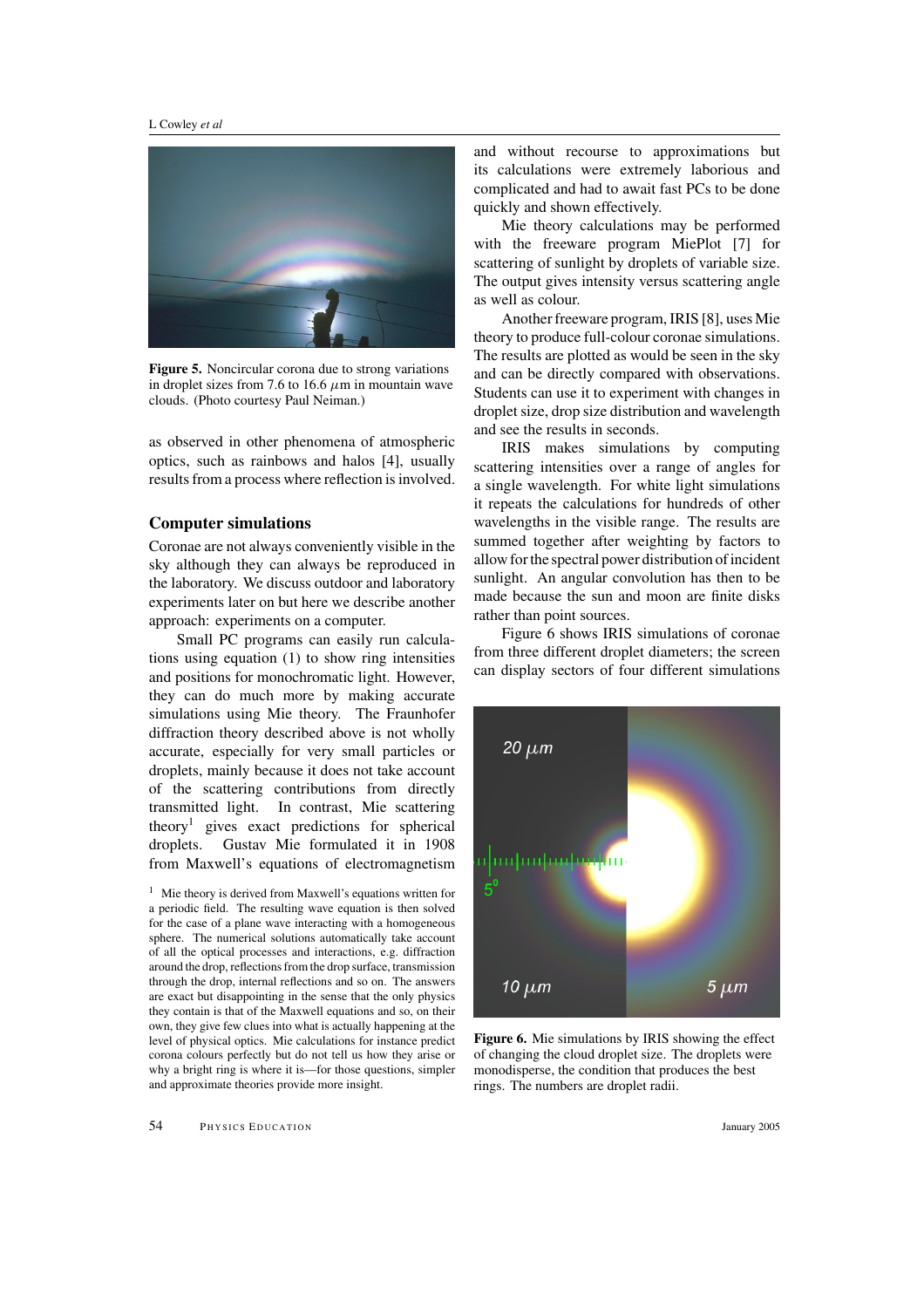

**Figure 7.** IRIS simulations of how a corona would be seen for sunlight and through narrow band filters for three colours. All plots are for the same droplet size, showing how the corona size changes with wavelength, that many more rings are visible for narrow band light than for white light and how the colours of white light corona arise: most ring colours are mixtures.

and students can easily see that the smallest droplets produce the largest coronae. The simulations in figure 6 also illustrate the faintness of the rings compared with the aureole and how successive rings become less distinct. These effects result from the rapid decrease in intensity predicted by equation (1) combined with smearing caused by the overlap of rings of different colour.

Students can simulate monochromatic coronae and compare them with the laser experiments described later. Monochromatic simulations can be a surprise because Mie calculations for pure monochromatic light show extra oscillations in ring intensities that, although physically faithful, are rarely seen from laboratory light sources. Better looking simulations are those for a narrow band of wavelengths, typically 10–40 nm.

Narrow band coronae reveal how the colours of the white light corona arise. Figure 7 illustrates how the central aureole swells as the wavelength increases, resulting in the red fringe seen in white light. The gap between the aureole and the first white light ring is not completely dark but is lit by an overlap of the edge of the red aureole and the inner edge of the first violet and blue rings, giving an overall reddish-violet hue. The rainbow-like order of blue through green to red

of the first ring is produced by the increase in the monochromatic ring radius with wavelength as predicted by equation (2). However, the broad rings of each colour overlap considerably and the resulting colours of white light corona are all mixtures.

Figure 7 also shows how the overlap of the broad outer rings of different colour considerably lowers the contrast of the white light rings such that even for monosized cloud droplets more than one or two rings are rarely seen.

The simulations in figures 6 and 7 are for monosized droplets. Usually cloud droplets have a range of sizes which can, for convenience, be represented by a normal distribution with a mean and percentage standard deviation. How does this nonuniformity affect the appearance of the corona? Figure 8 shows simulations by the IRIS program. For 10  $\mu$ m radius droplets, the overlap of different sized coronae resulting from a standard deviation of 10% leads to lower contrast and a barely visible second ring. A 20% standard deviation renders even the innermost ring invisible. Good coronae as opposed to a mere glow around the moon are a sign of surprisingly uniform cloud droplets.

Droplet size affects the visibility of coronae in another way. When the droplets are very small  $(R < 5 \mu m)$ , the scattered light is spread over a large angular range and hence the corona is relatively dim. When the water drops are large  $(R > 40 \ \mu m)$ , the 0.5° apparent angular diameter of the sun or moon smoothes the narrow coloured rings that would be visible if the incident light from the sun were truly parallel. Thus, natural coronae are seen at their best when *R* is between 5 and  $20 \mu m$ .

#### **Experiments with natural coronae**

Simulations are all very well but students are encouraged to look for a real corona around a nearly full moon, count its rings, note the aureole and ring colours and check that it is unpolarized. They can take photographs with a digital camera and use them to measure the diameters of cloud droplets. An alternative is to use a simple cross staff made from two sticks of wood and marker pins to measure the ring diameters directly.

Images of coronae will need angular calibration. The focal length of the camera lens is needed and this is given for digital cameras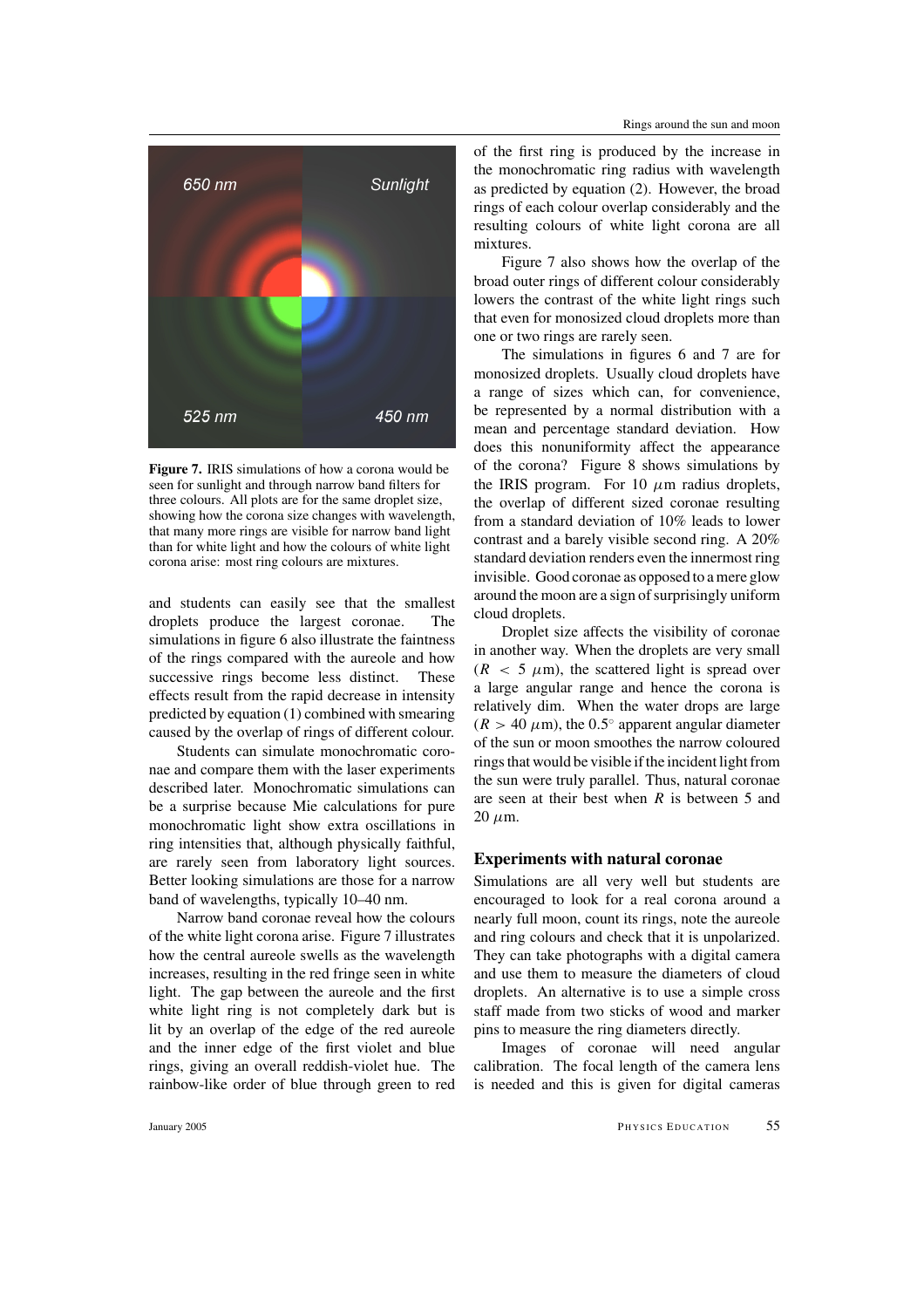

**Figure 8**. Good coronae need droplets of uniform size. Top: IRIS simulations illustrating the effects of broadening the drop size distribution. The numbers are  $%$  standard deviations about the mean radius of 10  $\mu$ m. Bottom: Size distribution for a standard deviation of 20%.

in the EXIF data stored with each image. The equivalent focal length of a 35 mm camera must then be calculated from a conversion factor found in digital camera manuals or a knowledge of the CCD dimensions. The *angular* distance *α* of a point *x* pixels from the image centre is then

$$
\alpha = \arctan\left(\frac{x}{f_{35}}\frac{w}{w_{\rm p}}\right) \tag{3}
$$

where  $w_p$  is the full width of the image in pixels,  $w = 36$  (or the measured long dimension in mm for 35 mm slides) and *f*<sup>35</sup> is the equivalent focal length of a 35 mm camera lens.

Alternatively, take separate, correctly exposed, pictures of the moon and calibrate the

56 PHYSICS EDUCATION **For a state of the CONSTANT CONSTRUCTION** January 2005

corona images, knowing that the moon is approximately 0.5◦ in diameter.

In the absence of photographs for student exercises, calibrated versions of the images in this article are available online.

#### *Analysis of cloud droplet sizes*

Students can estimate the size of the droplets creating a corona by measuring the ring diameters for one or two colours and comparing them with the maxima of equation (1). This approach is not entirely accurate because a given colour in the white light corona does not correspond *exactly* to a maximum in the monochromatic light intensity. As a check, IRIS can give the droplet sizes by iterative comparison of its simulations with measured ring diameters.

Another approach is to compare digital images directly with simulations using widely available image editing software. We show as an example (figure  $9(a)$ ) a beautiful corona created by mist droplets and captured by Till Credner and Sven Kohle in a forest on the island of Tenerife. The 35 mm camera image was taken with a 51.5 mm focal length lens and the uncropped longest dimension was 35.04 mm. From equation (3) we compute that  $5^\circ$  is 12.86% of the uncropped long dimension from the centre. That calibration can be used to manually obtain the ring diameters, or alternatively, as in figure 9(*b*), an image editor can add 5◦ reference marks and equalize the angular scales of the image and an IRIS simulation. The match in figure 9(*b*) tells us that that the mist droplets had a radius of 6.75  $\mu$ m and were essentially monosized, for otherwise fragments of the second and third rings would not have been visible.

# **Laboratory experiments**

# *Single apertures*

School diffraction experiments usually start with slits illuminated by HeNe lasers. For coronae, the slit can be exchanged for circular apertures obtainable from many suppliers (e.g. [9]) as iris diaphragms or precision pinholes with diameters down to 1  $\mu$ m. Figure 10 shows the diffraction pattern from a pinhole of  $R = 60 \mu$ m illuminated by a red and a green HeNe laser and projected on a white screen. The quality of the result depends on the circularity of the pinhole. The diffraction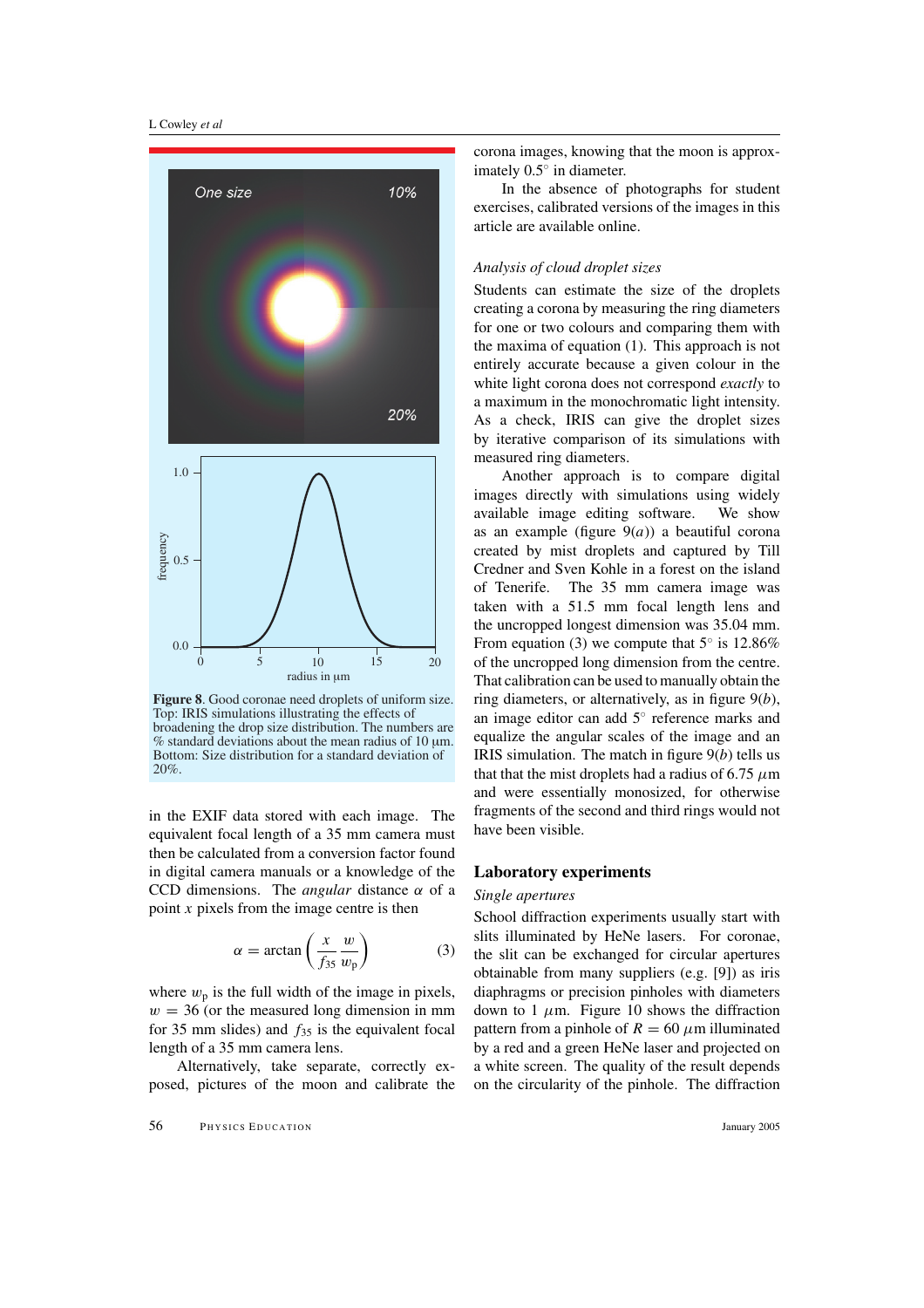

**Figure 9.** Left: Mist droplets in a Tenerife forest produced this delicate corona. Parts of three rings are visible above the central aureole. Perspective effects make the parallel rays from the sun appear to spread out radially. Image by T Credner and S Kohle, [www.AlltheSky.com.](http://www.AlltheSky.com) Right: Comparison with a Mie theory simulation by IRIS. The best match for monodisperse droplets of radius 6.75 *µ*m was obtained by iterative comparison of the first ring. The size of the central aureole is not a reliable indicator because it depends on camera exposure and simulation brightness settings.

angle is calculated from the geometry shown in figure 10(*b*). The precision of the value derived for the pinhole diameter increases if higher-order minima are measured.

Pinholes could be illuminated with white light but the much lower light intensity compared with a laser makes the rings hard to see even with darkadapted vision in a totally darkened room. The corona is much more easily seen in another way. Use as a source an ordinary 100 W light bulb behind a screen pierced by a 1 or 2 mm diameter hole or one of the new very bright white light LED torches with the lens removed. Several metres away the light from the hole or torch is effectively parallel and students can hold up a second smaller pinhole to their eyes to see a corona. Do not use this method to look at a laser source!

#### *Randomly distributed circular discs*

To imitate more closely the formation of a corona from millions of cloud droplets we can study diffraction from a large number of small black disks on a two-dimensional 'target'. We generate the discs on a computer screen [10] (see the program that is available online) and then

photograph a printout like figure 11 onto black and white slide film with low sensitivity but high resolution. For diffraction experiments this works much better than colour film. If the whole width of figure  $11(a)$  has, for example, a length of 15 mm on the slide, then the black discs will be about  $100 \mu m$  in diameter. The disc size can be reduced or enlarged by altering the camera distance. In the example, the mean centre-to-centre distance between the discs is of the order of two disc diameters so that many discs are illuminated by the laser beam. This has no influence on the experiment because we are dealing with a planar sample and multiple scattering is not possible but students should be told that cloud droplets are much further apart.

Shine an expanded laser beam through the slide to produce the diffraction pattern as in figure 11(*b*). Expand the beam by passing it through two lenses of different focal length separated by the sum of their focal lengths. The shorter focus lens is closest to the laser. The central spot of the pattern is very bright because much laser light passes through the transparent parts of the target and is unscattered.

Make more slides with discs of different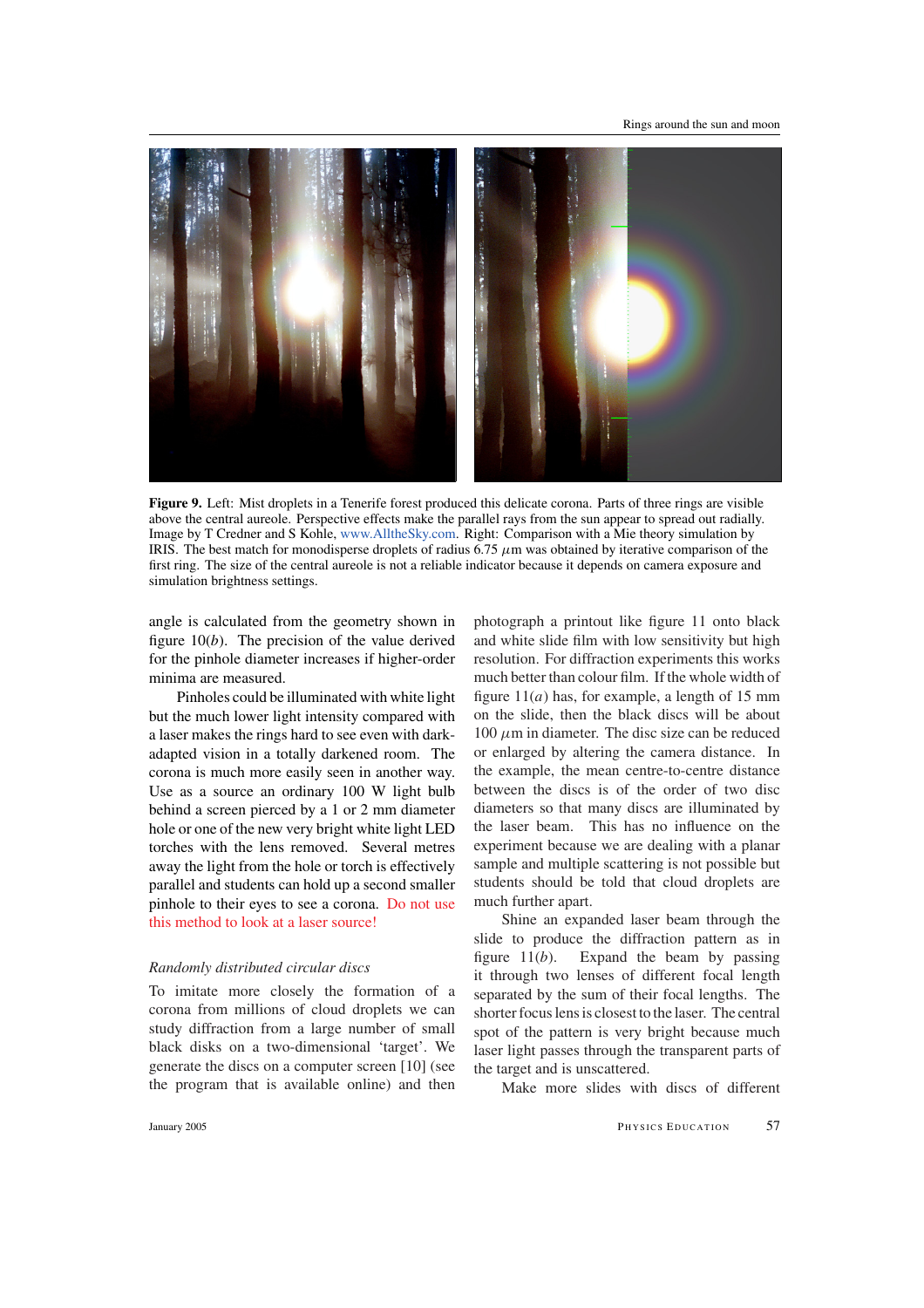

**Figure 10.** Top: Diffraction by a pinhole of radius 60 µm illuminated by a HeNe laser of  $\lambda$ =632.8 nm and 543 nm. The separately obtained images are arranged side by side. The central false colours are caused by overexposure. Bottom: Geometry for measuring the diffraction angle. The angle of first red light minimum was 0.37°, yielding a pinhole radius of 59.8 µm.

size or non-circular shapes. The latter [10], particularly if oriented, demonstrate coronae formed by non-spherical pollen grains. Students can see white light coronae by looking through the slides at a distant point source of white light. Again, do not do this with a laser!

#### *Lycopodium spores*

Rather than construct artificial scattering targets, dust a glass plate with Lycopodium powder. The powder is the spores of Lycopodium club moss, which are nearly spherical and have a very uniform average diameter of about  $34 \mu m$ . Shine an expanded laser through a plate dusted with the powder to see monochromatic coronae similar to



**Figure 11.** Randomly distributed circular discs. Top: Master for transfer to slides. The green circle indicates the area containing ∼500 discs to be illuminated by an expanded laser beam. Bottom: Corresponding diffraction pattern from illumination by a green HeNe laser.

figures 10 and 11; the quality depends on the evenness of dusting. View white light corona in the same way as for the slide targets.

#### *Water droplets condensed on glass*

Perceptive students will ask about the rings seen around light sources viewed through glass misted by condensation. Superficially they look like coronae but there are differences! There is no aureole and the rings often have radial streaks.

The differences arise from the close spacing of the condensed droplets. The theory we have outlined assumes that the light diffracted from the different particles is incoherent, which in turn demands that the particles be separated from centre to centre by at least 2 to 2.5 particle diameters.